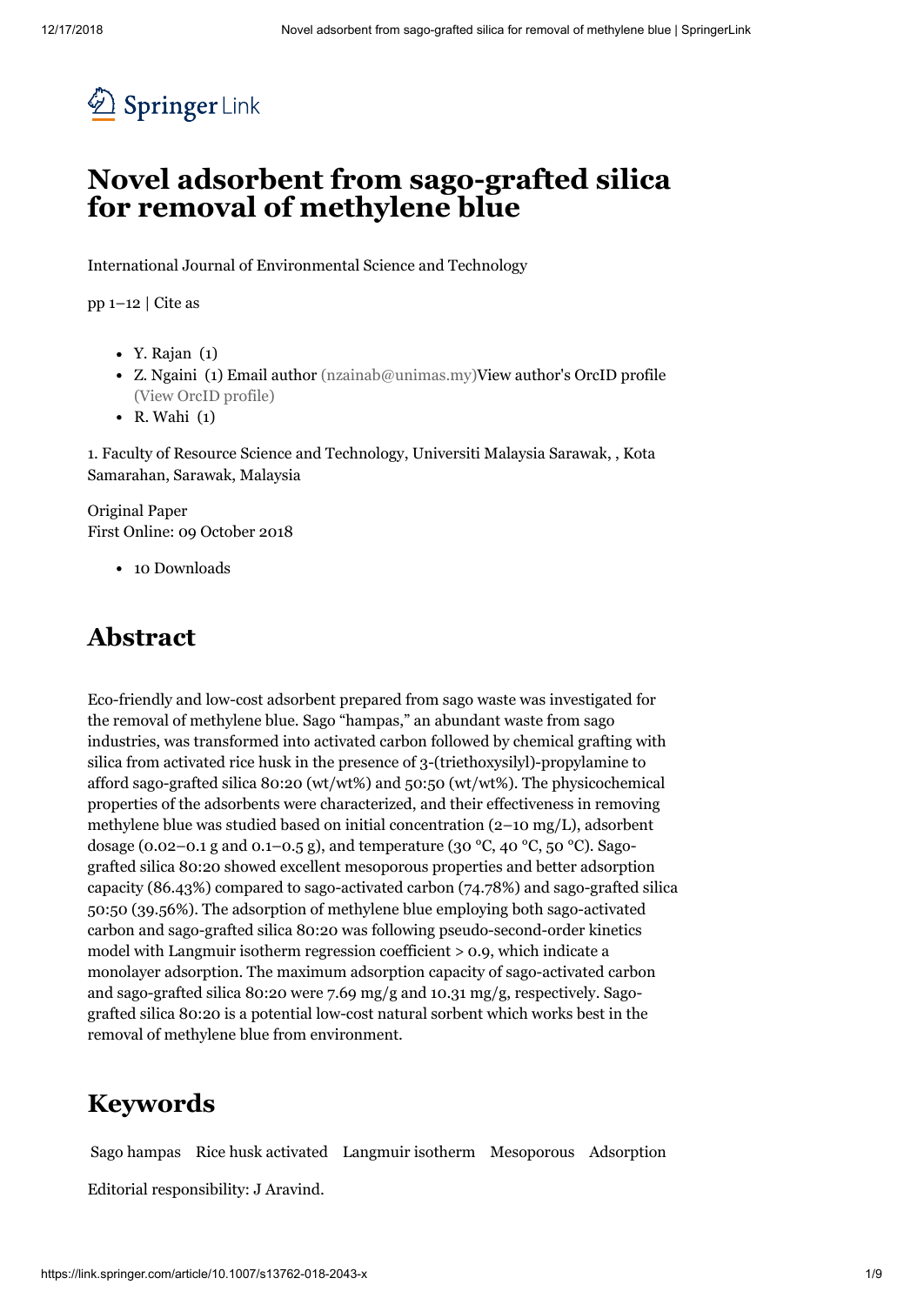# **Electronic supplementary material**

The online version of this article ( https://doi.org/10.1007/s13762-018-2043-x [\(https://doi.org/10.1007/s13762-018-2043-x\)\)](https://doi.org/10.1007/s13762-018-2043-x) contains supplementary material, which is available to authorized users.

This is a preview of subscription content,  $log in$  $log in$  to check access.

# **Notes**

# **Acknowledgements**

The authors would like to thank University Malaysia Sarawak and Ministry of Education for research fund, Openg Sago Research Chair (F07(ORC16)/1222/2015(03)).

# **Supplementary material**

[13762\\_2018\\_2043\\_MOESM1\\_ESM.docx](https://static-content.springer.com/esm/art%3A10.1007%2Fs13762-018-2043-x/MediaObjects/13762_2018_2043_MOESM1_ESM.docx) (921 kb) Supplementary material 1 (DOCX 921 kb)

# **References**

Aderolu AZ, Iyayp EA, Onilude AA (2007) Changes in nutritional value of rice husk during *Trichoderma viride* degradation. Bulgarian J Agric Sci 13(5):583–589

Google Scholar (http://scholar.google.com/scholar\_lookup?

[title=Changes%20in%20nutritional%20value%20of%20rice%20husk%20during%20T](http://scholar.google.com/scholar_lookup?title=Changes%20in%20nutritional%20value%20of%20rice%20husk%20during%20Trichoderma%20viride%20degradation&author=AZ.%20Aderolu&author=EA.%20Iyayp&author=AA.%20Onilude&journal=Bulgarian%20J%20Agric%20Sci&volume=13&issue=5&pages=583-589&publication_year=2007) richoderma%20viride%20degradation&author=AZ.%20Aderolu&author=EA.%20Iyay p&author=AA.%20Onilude&journal=Bulgarian%20J%20Agric%20Sci&volume=13&is sue=5&pages=583-589&publication\_year=2007)

Ahmedna M, Marshall WE, Husseiny AA, Rao RM, Goktepe I (2004) The use of nutshell carbons in drinking water filters for removal of trace metals. Water Res 38(4):1062–1068

CrossRef [\(https://doi.org/10.1016/j.watres.2003.10.047\)](https://doi.org/10.1016/j.watres.2003.10.047)

Google Scholar (http://scholar.google.com/scholar\_lookup?

title=The%20use%20of%20nutshell%20carbons%20in%20drinking%20water%20filt [ers%20for%20removal%20of%20trace%20metals&author=M.%20Ahmedna&author=](http://scholar.google.com/scholar_lookup?title=The%20use%20of%20nutshell%20carbons%20in%20drinking%20water%20filters%20for%20removal%20of%20trace%20metals&author=M.%20Ahmedna&author=WE.%20Marshall&author=AA.%20Husseiny&author=RM.%20Rao&author=I.%20Goktepe&journal=Water%20Res&volume=38&issue=4&pages=1062-1068&publication_year=2004) WE.%20Marshall&author=AA.%20Husseiny&author=RM.%20Rao&author=I.%20Go ktepe&journal=Water%20Res&volume=38&issue=4&pages=1062- 1068&publication\_year=2004)

Awg-Adeni DS, Abd-Aziz S, Bujang K, Hassan MA (2010) Bioconversion of sago residue into value added products. Afr J Biotechnol 9(14):2016–2021

Google Scholar (http://scholar.google.com/scholar\_lookup?

[title=Bioconversion%20of%20sago%20residue%20into%20value%20added%20produ](http://scholar.google.com/scholar_lookup?title=Bioconversion%20of%20sago%20residue%20into%20value%20added%20products&author=DS.%20Awg-Adeni&author=S.%20Abd-Aziz&author=K.%20Bujang&author=MA.%20Hassan&journal=Afr%20J%20Biotechnol&volume=9&issue=14&pages=2016-2021&publication_year=2010) cts&author=DS.%20Awg-Adeni&author=S.%20Abd-

Aziz&author=K.%20Bujang&author=MA.%20Hassan&journal=Afr%20J%20Biotechn ol&volume=9&issue=14&pages=2016-2021&publication\_year=2010)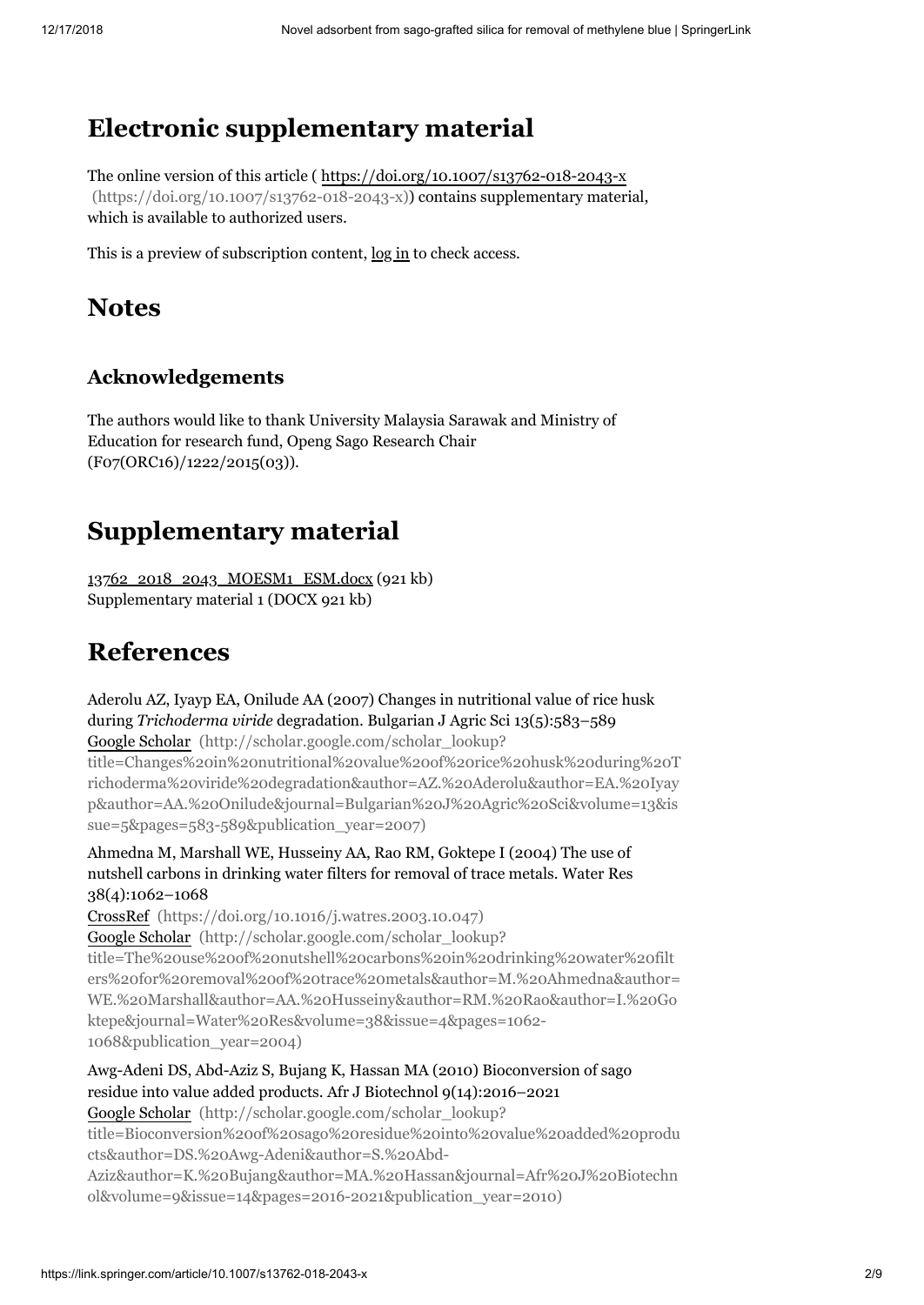### Chandra TC, Mirna MM, Sudaryanto Y, Ismadji S (2007) Adsorption of basic dye onto activated carbon prepared from durian shell: studies of adsorption equilibrium and kinetics. Chem Eng J 127(1):121–129

CrossRef [\(https://doi.org/10.1016/j.cej.2006.09.011\)](https://doi.org/10.1016/j.cej.2006.09.011)

Google Scholar (http://scholar.google.com/scholar\_lookup?

title=Adsorption%20of%20basic%20dye%20onto%20activated%20carbon%20prepar [ed%20from%20durian%20shell%3A%20studies%20of%20adsorption%20equilibrium](http://scholar.google.com/scholar_lookup?title=Adsorption%20of%20basic%20dye%20onto%20activated%20carbon%20prepared%20from%20durian%20shell%3A%20studies%20of%20adsorption%20equilibrium%20and%20kinetics&author=TC.%20Chandra&author=MM.%20Mirna&author=Y.%20Sudaryanto&author=S.%20Ismadji&journal=Chem%20Eng%20J&volume=127&issue=1&pages=121-129&publication_year=2007) %20and%20kinetics&author=TC.%20Chandra&author=MM.%20Mirna&author=Y.% 20Sudaryanto&author=S.%20Ismadji&journal=Chem%20Eng%20J&volume=127&iss ue=1&pages=121-129&publication\_year=2007)

#### Foo KY, Hameed BH (2012) Coconut husk derived activated carbon via microwave induced activation: effects of activation agents, preparation parameters and adsorption performance. Chem Eng J 184:57–65

CrossRef [\(https://doi.org/10.1016/j.cej.2011.12.084\)](https://doi.org/10.1016/j.cej.2011.12.084)

Google Scholar (http://scholar.google.com/scholar\_lookup?

title=Coconut%20husk%20derived%20activated%20carbon%20via%20microwave%2 0induced%20activation%3A%20effects%20of%20activation%20agents%2C%20prepa [ration%20parameters%20and%20adsorption%20performance&author=KY.%20Foo&](http://scholar.google.com/scholar_lookup?title=Coconut%20husk%20derived%20activated%20carbon%20via%20microwave%20induced%20activation%3A%20effects%20of%20activation%20agents%2C%20preparation%20parameters%20and%20adsorption%20performance&author=KY.%20Foo&author=BH.%20Hameed&journal=Chem%20Eng%20J&volume=184&pages=57-65&publication_year=2012) author=BH.%20Hameed&journal=Chem%20Eng%20J&volume=184&pages=57- 65&publication\_year=2012)

#### Gao J, Kong D, Wang Y, Wu J, Sun S, Xu P (2013) Production of mesoporous activated carbon from tea fruit peel residues and its evaluation of methylene blue removal from aqueous solutions. Bioresource 8(2):2145–2160

CrossRef [\(https://doi.org/10.15376/biores.8.2.2145-2160\)](https://doi.org/10.15376/biores.8.2.2145-2160)

Google Scholar (http://scholar.google.com/scholar\_lookup?

title=Production%20of%20mesoporous%20activated%20carbon%20from%20tea%20 fruit%20peel%20residues%20and%20its%20evaluation%20of%20methylene%20blue [%20removal%20from%20aqueous%20solutions&author=J.%20Gao&author=D.%20K](http://scholar.google.com/scholar_lookup?title=Production%20of%20mesoporous%20activated%20carbon%20from%20tea%20fruit%20peel%20residues%20and%20its%20evaluation%20of%20methylene%20blue%20removal%20from%20aqueous%20solutions&author=J.%20Gao&author=D.%20Kong&author=Y.%20Wang&author=J.%20Wu&author=S.%20Sun&author=P.%20Xu&journal=Bioresource&volume=8&issue=2&pages=2145-2160&publication_year=2013) ong&author=Y.%20Wang&author=J.%20Wu&author=S.%20Sun&author=P.%20Xu& journal=Bioresource&volume=8&issue=2&pages=2145- 2160&publication\_year=2013)

#### Hegde G, Abdul Manaf SA, Kumar A, Ali GA, Chong KF, Ngaini Z, Sharma KV (2015) Biowaste sago bark based catalyst free carbon nanospheres: waste to wealth approach. ACS Sustain Chem Eng 3(9):2247–2253

CrossRef [\(https://doi.org/10.1021/acssuschemeng.5b00517\)](https://doi.org/10.1021/acssuschemeng.5b00517)

Google Scholar (http://scholar.google.com/scholar\_lookup?

[title=Biowaste%20sago%20bark%20based%20catalyst%20free%20carbon%20nanosp](http://scholar.google.com/scholar_lookup?title=Biowaste%20sago%20bark%20based%20catalyst%20free%20carbon%20nanospheres%3A%20waste%20to%20wealth%20approach&author=G.%20Hegde&author=SA.%20Abdul%20Manaf&author=A.%20Kumar&author=GA.%20Ali&author=KF.%20Chong&author=Z.%20Ngaini&author=KV.%20Sharma&journal=ACS%20Sustain%20Chem%20Eng&volume=3&issue=9&pages=2247-2253&publication_year=2015) heres%3A%20waste%20to%20wealth%20approach&author=G.%20Hegde&author=S A.%20Abdul%20Manaf&author=A.%20Kumar&author=GA.%20Ali&author=KF.%20 Chong&author=Z.%20Ngaini&author=KV.%20Sharma&journal=ACS%20Sustain%20 Chem%20Eng&volume=3&issue=9&pages=2247-2253&publication\_year=2015)

### Hesas RH, Arami-Niya A, Daud WMAW, Sahu JN (2013) Preparation and characterization of activated carbon from apple waste by microwave-assisted phosphoric acid activation: application in methylene blue adsorption. BioResour 8(2):2950–2966

Google Scholar (http://scholar.google.com/scholar\_lookup?

title=Preparation%20and%20characterization%20of%20activated%20carbon%20fro m%20apple%20waste%20by%20microwave-

[assisted%20phosphoric%20acid%20activation%3A%20application%20in%20methyle](http://scholar.google.com/scholar_lookup?title=Preparation%20and%20characterization%20of%20activated%20carbon%20from%20apple%20waste%20by%20microwave-assisted%20phosphoric%20acid%20activation%3A%20application%20in%20methylene%20blue%20adsorption&author=RH.%20Hesas&author=A.%20Arami-Niya&author=WMAW.%20Daud&author=JN.%20Sahu&journal=BioResour&volume=8&issue=2&pages=2950-2966&publication_year=2013) ne%20blue%20adsorption&author=RH.%20Hesas&author=A.%20Arami-

Niya&author=WMAW.%20Daud&author=JN.%20Sahu&journal=BioResour&volume =8&issue=2&pages=2950-2966&publication\_year=2013)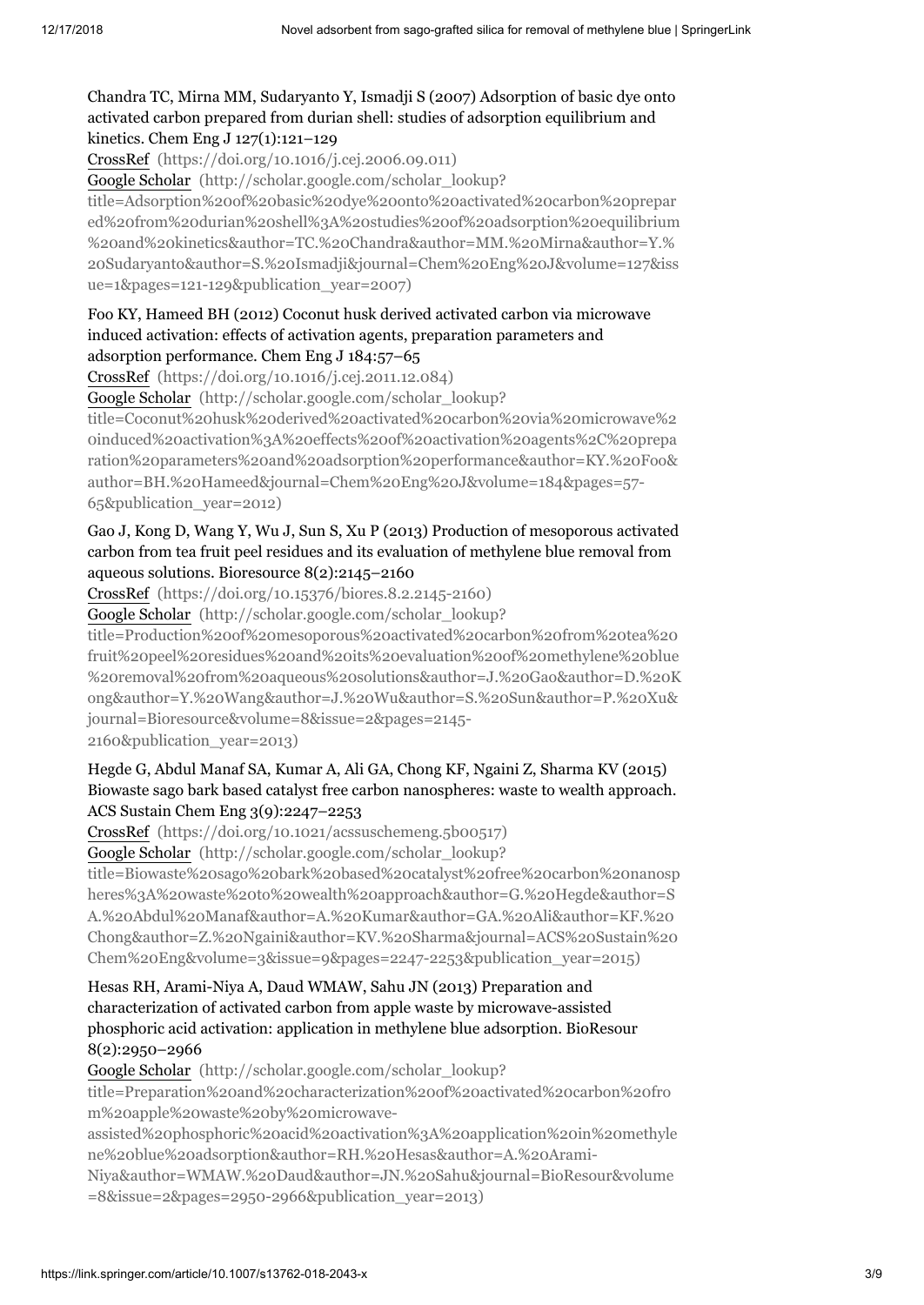### Ho YS, McKay G (1999) Pseudo-second order model for sorption processes. Process Biochem 34(5):451–465

CrossRef [\(https://doi.org/10.1016/S0032-9592\(98\)00112-5\)](https://doi.org/10.1016/S0032-9592(98)00112-5) Google Scholar (http://scholar.google.com/scholar\_lookup?title=Pseudosecond%20order%20model%20for%20sorption%20processes&author=YS.%20Ho&a [uthor=G.%20McKay&journal=Process%20Biochem&volume=34&issue=5&pages=451](http://scholar.google.com/scholar_lookup?title=Pseudo-second%20order%20model%20for%20sorption%20processes&author=YS.%20Ho&author=G.%20McKay&journal=Process%20Biochem&volume=34&issue=5&pages=451-465&publication_year=1999) -465&publication\_year=1999)

Hu C, Li J, Zhou Y, Li M, Xue F, Li H (2009) Enhanced removal of methylene blue from aqueous solution by pummelo peel pretreated with sodium hydroxide. J Health Sci 55(4):619–624

CrossRef [\(https://doi.org/10.1248/jhs.55.619\)](https://doi.org/10.1248/jhs.55.619)

Google Scholar (http://scholar.google.com/scholar\_lookup?

title=Enhanced%20removal%20of%20methylene%20blue%20from%20aqueous%20s olution%20by%20pummelo%20peel%20pretreated%20with%20sodium%20hydroxid [e&author=C.%20Hu&author=J.%20Li&author=Y.%20Zhou&author=M.%20Li&autho](http://scholar.google.com/scholar_lookup?title=Enhanced%20removal%20of%20methylene%20blue%20from%20aqueous%20solution%20by%20pummelo%20peel%20pretreated%20with%20sodium%20hydroxide&author=C.%20Hu&author=J.%20Li&author=Y.%20Zhou&author=M.%20Li&author=F.%20Xue&author=H.%20Li&journal=J%20Health%20Sci&volume=55&issue=4&pages=619-624&publication_year=2009) r=F.%20Xue&author=H.%20Li&journal=J%20Health%20Sci&volume=55&issue=4& pages=619-624&publication\_year=2009)

Kanawade SM, Gaikwad RW (2011) Removal of methylene blue from effluent by using activated carbon and water hyacinth as adsorbent. Int J Chem Eng Appl 2(5):317–319 Google Scholar (http://scholar.google.com/scholar\_lookup?

[title=Removal%20of%20methylene%20blue%20from%20effluent%20by%20using%2](http://scholar.google.com/scholar_lookup?title=Removal%20of%20methylene%20blue%20from%20effluent%20by%20using%20activated%20carbon%20and%20water%20hyacinth%20as%20adsorbent&author=SM.%20Kanawade&author=RW.%20Gaikwad&journal=Int%20J%20Chem%20Eng%20Appl&volume=2&issue=5&pages=317-319&publication_year=2011) 0activated%20carbon%20and%20water%20hyacinth%20as%20adsorbent&author=S M.%20Kanawade&author=RW.%20Gaikwad&journal=Int%20J%20Chem%20Eng%2 0Appl&volume=2&issue=5&pages=317-319&publication\_year=2011)

## Karnib M, Kabbani A, Holail H, Olama Z (2014) Heavy metals removal using activated carbon, silica and silica activated carbon composite. Energy Procedia 50:113–120

CrossRef [\(https://doi.org/10.1016/j.egypro.2014.06.014\)](https://doi.org/10.1016/j.egypro.2014.06.014)

Google Scholar (http://scholar.google.com/scholar\_lookup?

[title=Heavy%20metals%20removal%20using%20activated%20carbon%2C%20silica%](http://scholar.google.com/scholar_lookup?title=Heavy%20metals%20removal%20using%20activated%20carbon%2C%20silica%20and%20silica%20activated%20carbon%20composite&author=M.%20Karnib&author=A.%20Kabbani&author=H.%20Holail&author=Z.%20Olama&journal=Energy%20Procedia&volume=50&pages=113-120&publication_year=2014) 20and%20silica%20activated%20carbon%20composite&author=M.%20Karnib&auth or=A.%20Kabbani&author=H.%20Holail&author=Z.%20Olama&journal=Energy%20 Procedia&volume=50&pages=113-120&publication\_year=2014)

Khaled A, El Nemr A, El-Sikaily A, Abdelwahab O (2009) Removal of Direct N Blue-106 from artificial textile dye effluent using activated carbon from orange peel: adsorption isotherm and kinetic studies. J Hazard Mater 165(1):100–110 CrossRef [\(https://doi.org/10.1016/j.jhazmat.2008.09.122\)](https://doi.org/10.1016/j.jhazmat.2008.09.122)

Google Scholar (http://scholar.google.com/scholar\_lookup?

title=Removal%20of%20Direct%20N%20Blue-

106%20from%20artificial%20textile%20dye%20effluent%20using%20activated%20c arbon%20from%20orange%20peel%3A%20adsorption%20isotherm%20and%20kinet ic%20studies&author=A.%20Khaled&author=A.%20Nemr&author=A.%20El-[Sikaily&author=O.%20Abdelwahab&journal=J%20Hazard%20Mater&volume=165&is](http://scholar.google.com/scholar_lookup?title=Removal%20of%20Direct%20N%20Blue-106%20from%20artificial%20textile%20dye%20effluent%20using%20activated%20carbon%20from%20orange%20peel%3A%20adsorption%20isotherm%20and%20kinetic%20studies&author=A.%20Khaled&author=A.%20Nemr&author=A.%20El-Sikaily&author=O.%20Abdelwahab&journal=J%20Hazard%20Mater&volume=165&issue=1&pages=100-110&publication_year=2009)

sue=1&pages=100-110&publication\_year=2009)

### Khatod I (2013) Removal of methylene blue dye from aqueous solutions by neem leaf and orange peel powder. Int J ChemTech Res 5(2):572–577

Google Scholar (http://scholar.google.com/scholar\_lookup?

title=Removal%20of%20methylene%20blue%20dye%20from%20aqueous%20solutio [ns%20by%20neem%20leaf%20and%20orange%20peel%20powder&author=I.%20Kh](http://scholar.google.com/scholar_lookup?title=Removal%20of%20methylene%20blue%20dye%20from%20aqueous%20solutions%20by%20neem%20leaf%20and%20orange%20peel%20powder&author=I.%20Khatod&journal=Int%20J%20ChemTech%20Res&volume=5&issue=2&pages=572-577&publication_year=2013) atod&journal=Int%20J%20ChemTech%20Res&volume=5&issue=2&pages=572- 577&publication\_year=2013)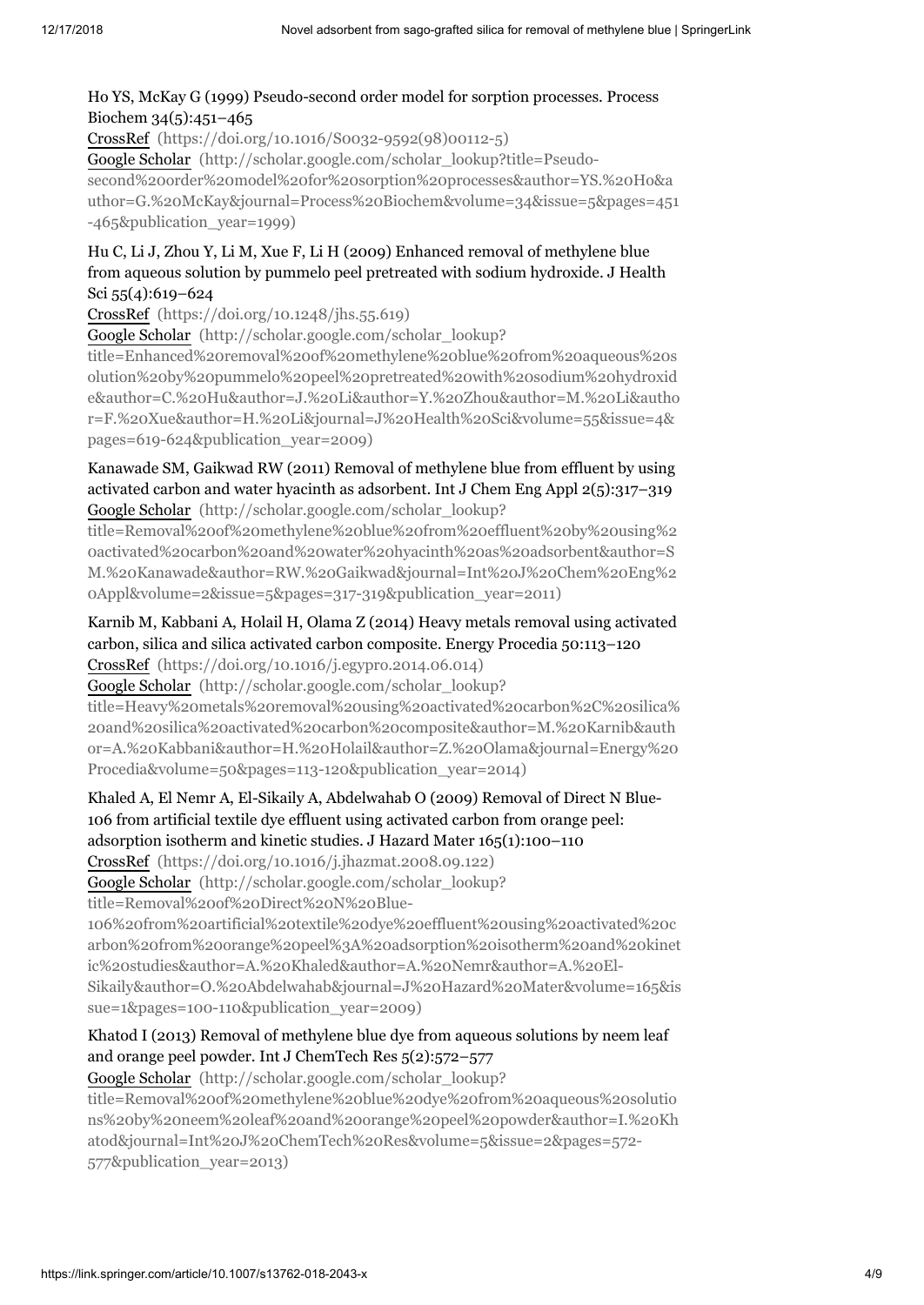# Ludueña L, Fasce D, Alvarez VA, Stefani PM (2011) Nanocellulose from rice husk following alkaline treatment to remove silica. BioResour 6(2):1440–1453

Google Scholar (http://scholar.google.com/scholar\_lookup?

title=Nanocellulose%20from%20rice%20husk%20following%20alkaline%20treatmen [t%20to%20remove%20silica&author=L.%20Ludue%C3%B1a&author=D.%20Fasce&a](http://scholar.google.com/scholar_lookup?title=Nanocellulose%20from%20rice%20husk%20following%20alkaline%20treatment%20to%20remove%20silica&author=L.%20Ludue%C3%B1a&author=D.%20Fasce&author=VA.%20Alvarez&author=PM.%20Stefani&journal=BioResour&volume=6&issue=2&pages=1440-1453&publication_year=2011) uthor=VA.%20Alvarez&author=PM.%20Stefani&journal=BioResour&volume=6&issu e=2&pages=1440-1453&publication\_year=2011)

#### Martinez ML, Moiraghi L, Agnese M, Guzman C (2003) Making and some properties of activated carbon produced from agricultural industrial residues from Argentina. Anales-AsociacionQuimica Argentina 91:103–108

Google Scholar (http://scholar.google.com/scholar\_lookup?

[title=Making%20and%20some%20properties%20of%20activated%20carbon%20prod](http://scholar.google.com/scholar_lookup?title=Making%20and%20some%20properties%20of%20activated%20carbon%20produced%20from%20agricultural%20industrial%20residues%20from%20Argentina&author=ML.%20Martinez&author=L.%20Moiraghi&author=M.%20Agnese&author=C.%20Guzman&journal=Anales-AsociacionQuimica%20Argentina&volume=91&pages=103-108&publication_year=2003) uced%20from%20agricultural%20industrial%20residues%20from%20Argentina&aut hor=ML.%20Martinez&author=L.%20Moiraghi&author=M.%20Agnese&author=C.% 20Guzman&journal=Anales-

AsociacionQuimica%20Argentina&volume=91&pages=103- 108&publication\_year=2003)

#### Moreno-Castilla C, Carrasco-Marı́n F, Lopez-Ramon MV, Alvarez-Merino MA (2001) Chemical and physical activation of olive-mill waste water to produce activated carbons. Carbon 39(9):1415–1420

CrossRef [\(https://doi.org/10.1016/S0008-6223\(00\)00268-2\)](https://doi.org/10.1016/S0008-6223(00)00268-2) Google Scholar (http://scholar.google.com/scholar\_lookup? title=Chemical%20and%20physical%20activation%20of%20olive[mill%20waste%20water%20to%20produce%20activated%20carbons&author=C.%20](http://scholar.google.com/scholar_lookup?title=Chemical%20and%20physical%20activation%20of%20olive-mill%20waste%20water%20to%20produce%20activated%20carbons&author=C.%20Moreno-Castilla&author=F.%20Carrasco-Mar%C4%B1%CC%81n&author=MV.%20Lopez-Ramon&author=MA.%20Alvarez-Merino&journal=Carbon&volume=39&issue=9&pages=1415-1420&publication_year=2001) Moreno-Castilla&author=F.%20Carrasco-Mar%C4%B1%CC%81n&author=MV.%20Lopez-Ramon&author=MA.%20Alvarez-Merino&journal=Carbon&volume=39&issue=9&pages=1415-

1420&publication\_year=2001)

### Ngaini Z, Rahman KAAA, Shaari N, Hussain H, Sundin N, Jingxin T, Lawai V (2013) Production of fire-retardant sound-absorbing panels from sago waste. J Trop For Sci  $25(4):510-515$

Google Scholar (http://scholar.google.com/scholar\_lookup?

title=Production%20of%20fire-retardant%20sound-

absorbing%20panels%20from%20sago%20waste&author=Z.%20Ngaini&author=KA [AA.%20Rahman&author=N.%20Shaari&author=H.%20Hussain&author=N.%20Sund](http://scholar.google.com/scholar_lookup?title=Production%20of%20fire-retardant%20sound-absorbing%20panels%20from%20sago%20waste&author=Z.%20Ngaini&author=KAAA.%20Rahman&author=N.%20Shaari&author=H.%20Hussain&author=N.%20Sundin&author=T.%20Jingxin&author=V.%20Lawai&journal=J%20Trop%20For%20Sci&volume=25&issue=4&pages=510-515&publication_year=2013) in&author=T.%20Jingxin&author=V.%20Lawai&journal=J%20Trop%20For%20Sci& volume=25&issue=4&pages=510-515&publication\_year=2013)

### Ngaini Z, Noh F, Wahi R (2014) Esterified sago waste for engine oil removal in aqueous environment. Environ Technol 35(22):2761–2766

CrossRef [\(https://doi.org/10.1080/09593330.2014.920051\)](https://doi.org/10.1080/09593330.2014.920051) Google Scholar (http://scholar.google.com/scholar\_lookup?

title=Esterified%20sago%20waste%20for%20engine%20oil%20removal%20in%20aq [ueous%20environment&author=Z.%20Ngaini&author=F.%20Noh&author=R.%20Wa](http://scholar.google.com/scholar_lookup?title=Esterified%20sago%20waste%20for%20engine%20oil%20removal%20in%20aqueous%20environment&author=Z.%20Ngaini&author=F.%20Noh&author=R.%20Wahi&journal=Environ%20Technol&volume=35&issue=22&pages=2761-2766&publication_year=2014) hi&journal=Environ%20Technol&volume=35&issue=22&pages=2761- 2766&publication\_year=2014)

Ngaini Z, Noh F, Wahi R (2017) Facile sorbent from esterified cellulosic sago waste for engine oil removal in marine environment. Int J Environ Sci Technol.

<https://doi.org/10.1007/s13762-017-1389-9> (https://doi.org/10.1007/s13762-017- 1389-9)

CrossRef [\(https://doi.org/10.1007/s13762-017-1389-9\)](https://doi.org/10.1007/s13762-017-1389-9)

Google Scholar (http://scholar.google.com/scholar\_lookup?

[title=Facile%20sorbent%20from%20esterified%20cellulosic%20sago%20waste%20fo](http://scholar.google.com/scholar_lookup?title=Facile%20sorbent%20from%20esterified%20cellulosic%20sago%20waste%20for%20engine%20oil%20removal%20in%20marine%20environment&author=Z.%20Ngaini&author=F.%20Noh&author=R.%20Wahi&journal=Int%20J%20Environ%20Sci%20Technol&publication_year=2017&doi=10.1007%2Fs13762-017-1389-9)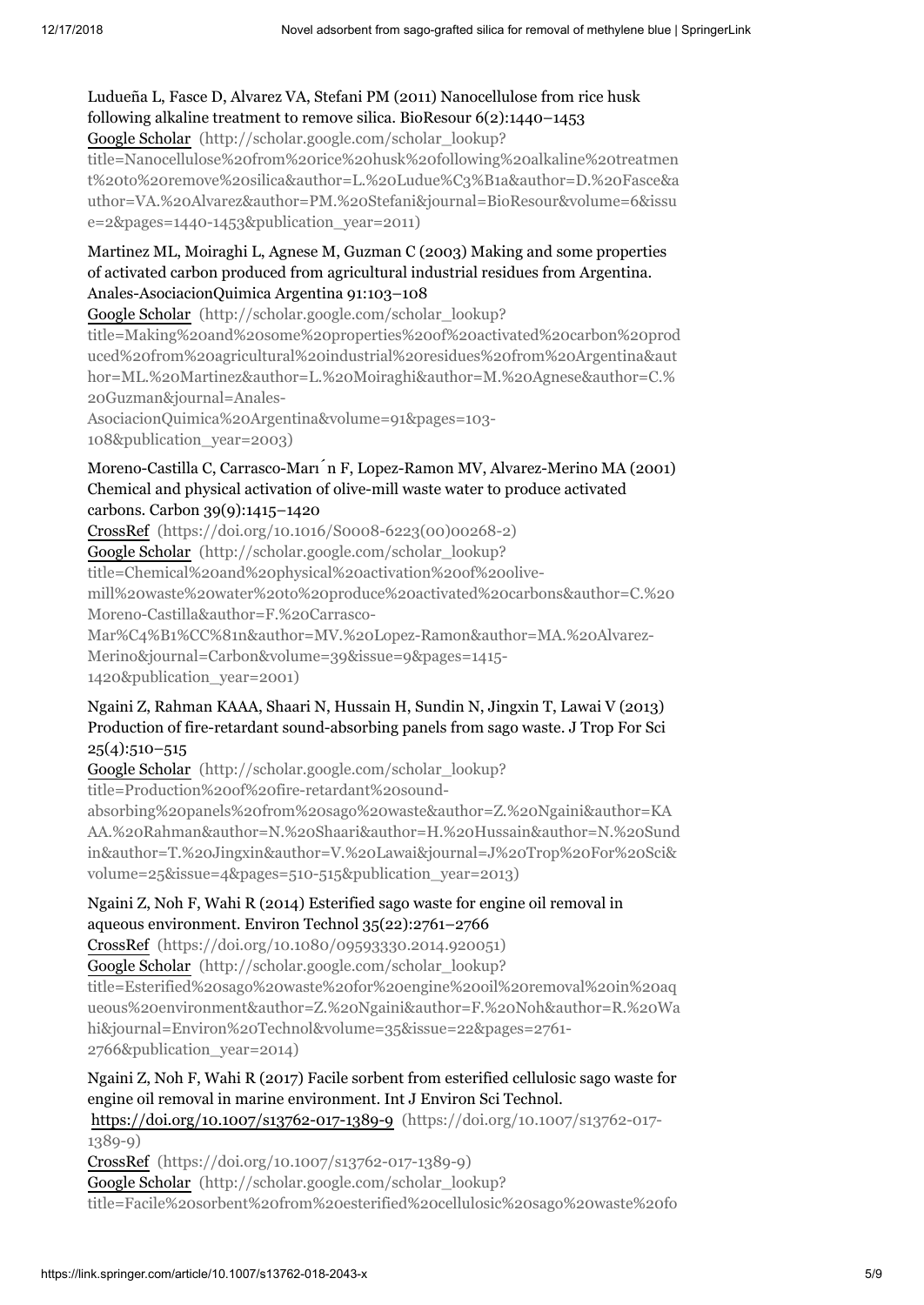[r%20engine%20oil%20removal%20in%20marine%20environment&author=Z.%20Ng](http://scholar.google.com/scholar_lookup?title=Facile%20sorbent%20from%20esterified%20cellulosic%20sago%20waste%20for%20engine%20oil%20removal%20in%20marine%20environment&author=Z.%20Ngaini&author=F.%20Noh&author=R.%20Wahi&journal=Int%20J%20Environ%20Sci%20Technol&publication_year=2017&doi=10.1007%2Fs13762-017-1389-9) aini&author=F.%20Noh&author=R.%20Wahi&journal=Int%20J%20Environ%20Sci %20Technol&publication\_year=2017&doi=10.1007%2Fs13762-017-1389-9)

#### Nishihara H, Fukura Y, Inde K, Tsuji K, Takeuchi M, Kyotani T (2008) Carbon-coated mesoporous silica with hydrophobicity and electrical conductivity. Carbon 46(1):48– 53

#### CrossRef [\(https://doi.org/10.1016/j.carbon.2007.10.024\)](https://doi.org/10.1016/j.carbon.2007.10.024)

Google Scholar (http://scholar.google.com/scholar\_lookup?title=Carbon[coated%20mesoporous%20silica%20with%20hydrophobicity%20and%20electrical%2](http://scholar.google.com/scholar_lookup?title=Carbon-coated%20mesoporous%20silica%20with%20hydrophobicity%20and%20electrical%20conductivity&author=H.%20Nishihara&author=Y.%20Fukura&author=K.%20Inde&author=K.%20Tsuji&author=M.%20Takeuchi&author=T.%20Kyotani&journal=Carbon&volume=46&issue=1&pages=48-53&publication_year=2008) 0conductivity&author=H.%20Nishihara&author=Y.%20Fukura&author=K.%20Inde& author=K.%20Tsuji&author=M.%20Takeuchi&author=T.%20Kyotani&journal=Carbo n&volume=46&issue=1&pages=48-53&publication\_year=2008)

### Novak JM, Lima I, Xing B, Gaskin JW, Steiner C, Das KC, Ahmedna M, Rehrah D, Watts DW, Busscher WJ, Schomberg H (2009) Characterization of designer biochar produced at different temperatures and their effects on a loamy sand. Ann Environ Sci 3(1):195–206

Google Scholar (http://scholar.google.com/scholar\_lookup?

[title=Characterization%20of%20designer%20biochar%20produced%20at%20differen](http://scholar.google.com/scholar_lookup?title=Characterization%20of%20designer%20biochar%20produced%20at%20different%20temperatures%20and%20their%20effects%20on%20a%20loamy%20sand&author=JM.%20Novak&author=I.%20Lima&author=B.%20Xing&author=JW.%20Gaskin&author=C.%20Steiner&author=KC.%20Das&author=M.%20Ahmedna&author=D.%20Rehrah&author=DW.%20Watts&author=WJ.%20Busscher&author=H.%20Schomberg&journal=Ann%20Environ%20Sci&volume=3&issue=1&pages=195-206&publication_year=2009) t%20temperatures%20and%20their%20effects%20on%20a%20loamy%20sand&auth or=JM.%20Novak&author=I.%20Lima&author=B.%20Xing&author=JW.%20Gaskin &author=C.%20Steiner&author=KC.%20Das&author=M.%20Ahmedna&author=D.% 20Rehrah&author=DW.%20Watts&author=WJ.%20Busscher&author=H.%20Schom berg&journal=Ann%20Environ%20Sci&volume=3&issue=1&pages=195- 206&publication\_year=2009)

## Patil S, Renukdas S, Patel N (2011) Removal of methylene blue, a basic dye from aqueous solutions by adsorption using teak tree (*Tectona grandis*) bark powder. Int J Environ Sci 1(5):711–725

#### Google Scholar (http://scholar.google.com/scholar\_lookup?

title=Removal%20of%20methylene%20blue%2C%20a%20basic%20dye%20from%20 aqueous%20solutions%20by%20adsorption%20using%20teak%20tree%20%28Tecto na%20grandis%29%20bark%20powder&author=S.%20Patil&author=S.%20Renukda [s&author=N.%20Patel&journal=Int%20J%20Environ%20Sci&volume=1&issue=5&pa](http://scholar.google.com/scholar_lookup?title=Removal%20of%20methylene%20blue%2C%20a%20basic%20dye%20from%20aqueous%20solutions%20by%20adsorption%20using%20teak%20tree%20%28Tectona%20grandis%29%20bark%20powder&author=S.%20Patil&author=S.%20Renukdas&author=N.%20Patel&journal=Int%20J%20Environ%20Sci&volume=1&issue=5&pages=711-725&publication_year=2011) ges=711-725&publication\_year=2011)

#### Rahman MA, Amin SR, Alam AS (2012) Removal of methylene blue from waste water using activated carbon prepared from rice husk. Dhaka Univ J Sci 60(2):185–189 Google Scholar (http://scholar.google.com/scholar\_lookup?

title=Removal%20of%20methylene%20blue%20from%20waste%20water%20using% [20activated%20carbon%20prepared%20from%20rice%20husk&author=MA.%20Rah](http://scholar.google.com/scholar_lookup?title=Removal%20of%20methylene%20blue%20from%20waste%20water%20using%20activated%20carbon%20prepared%20from%20rice%20husk&author=MA.%20Rahman&author=SR.%20Amin&author=AS.%20Alam&journal=Dhaka%20Univ%20J%20Sci&volume=60&issue=2&pages=185-189&publication_year=2012) man&author=SR.%20Amin&author=AS.%20Alam&journal=Dhaka%20Univ%20J%2 0Sci&volume=60&issue=2&pages=185-189&publication\_year=2012)

### Shendkar CD, Torane RC, Mundhe KS, Lavate SM, Pawar AB, Deshpande NR (2013) Characterization and application of activated carbon prepared from waste weed. Int J Pharm Pharm Sci 5:527–529

Google Scholar (http://scholar.google.com/scholar\_lookup?

title=Characterization%20and%20application%20of%20activated%20carbon%20prep ared%20from%20waste%20weed&author=CD.%20Shendkar&author=RC.%20Torane [&author=KS.%20Mundhe&author=SM.%20Lavate&author=AB.%20Pawar&author=N](http://scholar.google.com/scholar_lookup?title=Characterization%20and%20application%20of%20activated%20carbon%20prepared%20from%20waste%20weed&author=CD.%20Shendkar&author=RC.%20Torane&author=KS.%20Mundhe&author=SM.%20Lavate&author=AB.%20Pawar&author=NR.%20Deshpande&journal=Int%20J%20Pharm%20Pharm%20Sci&volume=5&pages=527-529&publication_year=2013) R.%20Deshpande&journal=Int%20J%20Pharm%20Pharm%20Sci&volume=5&pages =527-529&publication\_year=2013)

Sisman CB, Gezer E, Kocaman I (2011) Effects of organic waste (rice husk) on the concrete properties for farm buildings. Bulgarian J Agric Sci 17(1):40–48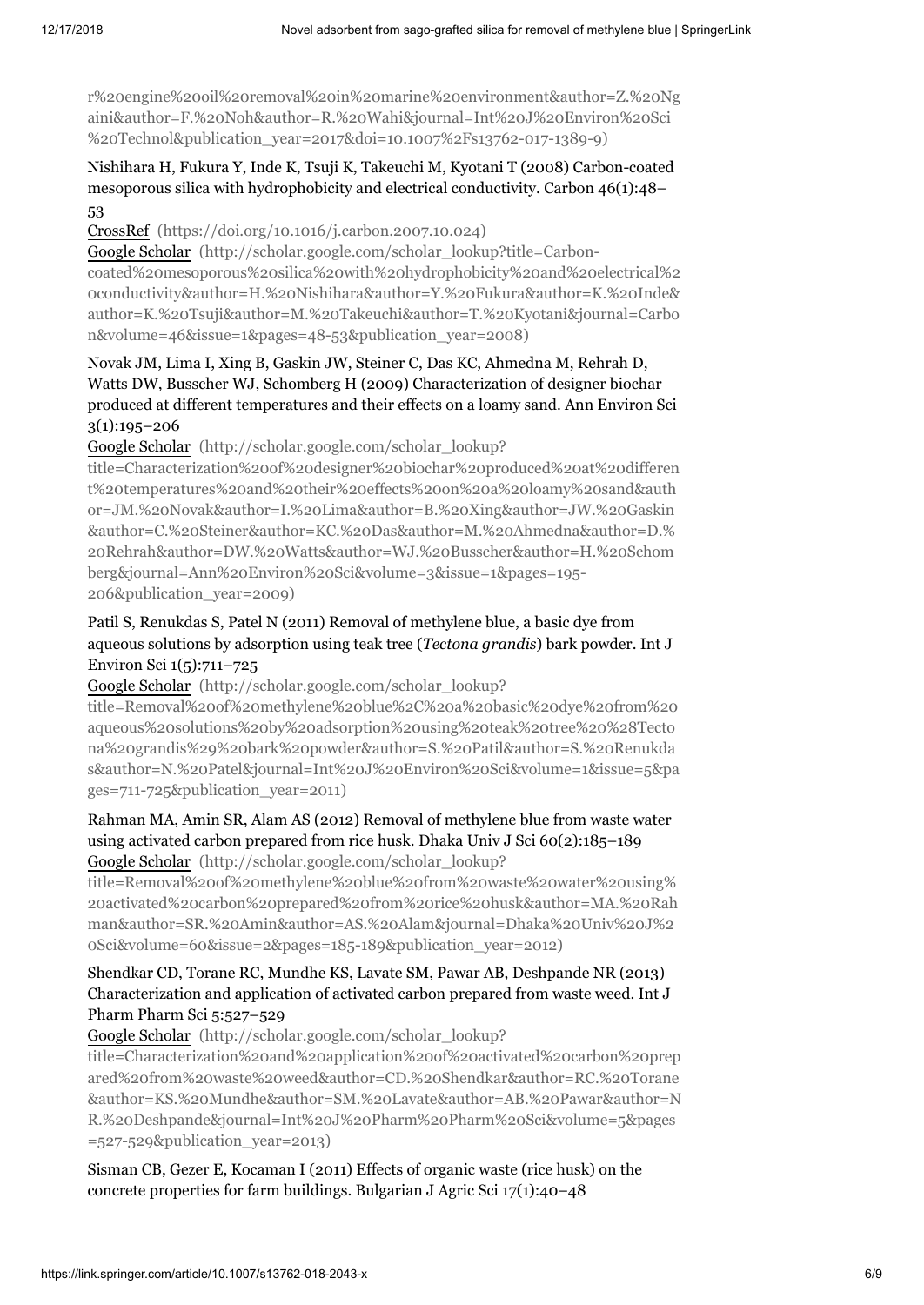### Google Scholar (http://scholar.google.com/scholar\_lookup?

[title=Effects%20of%20organic%20waste%20%28rice%20husk%29%20on%20the%20](http://scholar.google.com/scholar_lookup?title=Effects%20of%20organic%20waste%20%28rice%20husk%29%20on%20the%20concrete%20properties%20for%20farm%20buildings&author=CB.%20Sisman&author=E.%20Gezer&author=I.%20Kocaman&journal=Bulgarian%20J%20Agric%20Sci&volume=17&issue=1&pages=40-48&publication_year=2011) concrete%20properties%20for%20farm%20buildings&author=CB.%20Sisman&autho r=E.%20Gezer&author=I.%20Kocaman&journal=Bulgarian%20J%20Agric%20Sci&v olume=17&issue=1&pages=40-48&publication\_year=2011)

# Skubiszewska-Zieba J, Charmas B, Leboda R, Staszczuk P, Kowalczyk P, Oleszczuk P (2003) Effect of hydrothermal modification on the porous structure and thermal properties of carbon–silica adsorbents (carbosils). Mater Chem Phys 78(2):486–494

CrossRef [\(https://doi.org/10.1016/S0254-0584\(02\)00357-7\)](https://doi.org/10.1016/S0254-0584(02)00357-7) Google Scholar (http://scholar.google.com/scholar\_lookup?

title=Effect%20of%20hydrothermal%20modification%20on%20the%20porous%20st [ructure%20and%20thermal%20properties%20of%20carbon%E2%80%93silica%20ad](http://scholar.google.com/scholar_lookup?title=Effect%20of%20hydrothermal%20modification%20on%20the%20porous%20structure%20and%20thermal%20properties%20of%20carbon%E2%80%93silica%20adsorbents%20%28carbosils%29&author=J.%20Skubiszewska-Zieba&author=B.%20Charmas&author=R.%20Leboda&author=P.%20Staszczuk&author=P.%20Kowalczyk&author=P.%20Oleszczuk&journal=Mater%20Chem%20Phys&volume=78&issue=2&pages=486-494&publication_year=2003) sorbents%20%28carbosils%29&author=J.%20Skubiszewska-

Zieba&author=B.%20Charmas&author=R.%20Leboda&author=P.%20Staszczuk&aut hor=P.%20Kowalczyk&author=P.%20Oleszczuk&journal=Mater%20Chem%20Phys& volume=78&issue=2&pages=486-494&publication\_year=2003)

### Tan IAW, Ahmad AL, Hameed BH (2008) Optimization of preparation conditions for activated carbons from coconut husk using response surface methodology. Chem Eng J 137(3):462–470

CrossRef [\(https://doi.org/10.1016/j.cej.2007.04.031\)](https://doi.org/10.1016/j.cej.2007.04.031)

Google Scholar (http://scholar.google.com/scholar\_lookup?

title=Optimization%20of%20preparation%20conditions%20for%20activated%20carb ons%20from%20coconut%20husk%20using%20response%20surface%20methodolog [y&author=IAW.%20Tan&author=AL.%20Ahmad&author=BH.%20Hameed&journal=](http://scholar.google.com/scholar_lookup?title=Optimization%20of%20preparation%20conditions%20for%20activated%20carbons%20from%20coconut%20husk%20using%20response%20surface%20methodology&author=IAW.%20Tan&author=AL.%20Ahmad&author=BH.%20Hameed&journal=Chem%20Eng%20J&volume=137&issue=3&pages=462-470&publication_year=2008) Chem%20Eng%20J&volume=137&issue=3&pages=462- 470&publication\_year=2008)

### Tan XW, Romainor ANB, Chin SF, Ng SM (2014) Carbon dots production via pyrolysis of sago waste as potential probe for metal ions sensing. J Anal Appl Pyrolysis 105:157– 165

CrossRef [\(https://doi.org/10.1016/j.jaap.2013.11.001\)](https://doi.org/10.1016/j.jaap.2013.11.001)

Google Scholar (http://scholar.google.com/scholar\_lookup?

title=Carbon%20dots%20production%20via%20pyrolysis%20of%20sago%20waste% 20as%20potential%20probe%20for%20metal%20ions%20sensing&author=XW.%20 [Tan&author=ANB.%20Romainor&author=SF.%20Chin&author=SM.%20Ng&journal](http://scholar.google.com/scholar_lookup?title=Carbon%20dots%20production%20via%20pyrolysis%20of%20sago%20waste%20as%20potential%20probe%20for%20metal%20ions%20sensing&author=XW.%20Tan&author=ANB.%20Romainor&author=SF.%20Chin&author=SM.%20Ng&journal=J%20Anal%20Appl%20Pyrolysis&volume=105&pages=157-165&publication_year=2014) =J%20Anal%20Appl%20Pyrolysis&volume=105&pages=157- 165&publication\_year=2014)

### Thirumalisamy S, Subbian M (2010) Removal of methylene blue from aqueous solution by activated carbon prepared from the peel of *Cucumis sativa* fruit by adsorption. BioResour 5(1):419–437

Google Scholar (http://scholar.google.com/scholar\_lookup?

title=Removal%20of%20methylene%20blue%20from%20aqueous%20solution%20by %20activated%20carbon%20prepared%20from%20the%20peel%20of%20Cucumis% [20sativa%20fruit%20by%20adsorption&author=S.%20Thirumalisamy&author=M.%2](http://scholar.google.com/scholar_lookup?title=Removal%20of%20methylene%20blue%20from%20aqueous%20solution%20by%20activated%20carbon%20prepared%20from%20the%20peel%20of%20Cucumis%20sativa%20fruit%20by%20adsorption&author=S.%20Thirumalisamy&author=M.%20Subbian&journal=BioResour&volume=5&issue=1&pages=419-437&publication_year=2010) 0Subbian&journal=BioResour&volume=5&issue=1&pages=419- 437&publication\_year=2010)

## Valle-Vigón P, Sevilla M, Fuertes AB (2012) Sulfonated mesoporous silica–carbon composites and their use as solid acid catalysts. Appl Surf Sci 261:574–583

CrossRef [\(https://doi.org/10.1016/j.apsusc.2012.08.059\)](https://doi.org/10.1016/j.apsusc.2012.08.059)

Google Scholar (http://scholar.google.com/scholar\_lookup?

[title=Sulfonated%20mesoporous%20silica%E2%80%93carbon%20composites%20an](http://scholar.google.com/scholar_lookup?title=Sulfonated%20mesoporous%20silica%E2%80%93carbon%20composites%20and%20their%20use%20as%20solid%20acid%20catalysts&author=P.%20Valle-Vig%C3%B3n&author=M.%20Sevilla&author=AB.%20Fuertes&journal=Appl%20Surf%20Sci&volume=261&pages=574-583&publication_year=2012) d%20their%20use%20as%20solid%20acid%20catalysts&author=P.%20Valle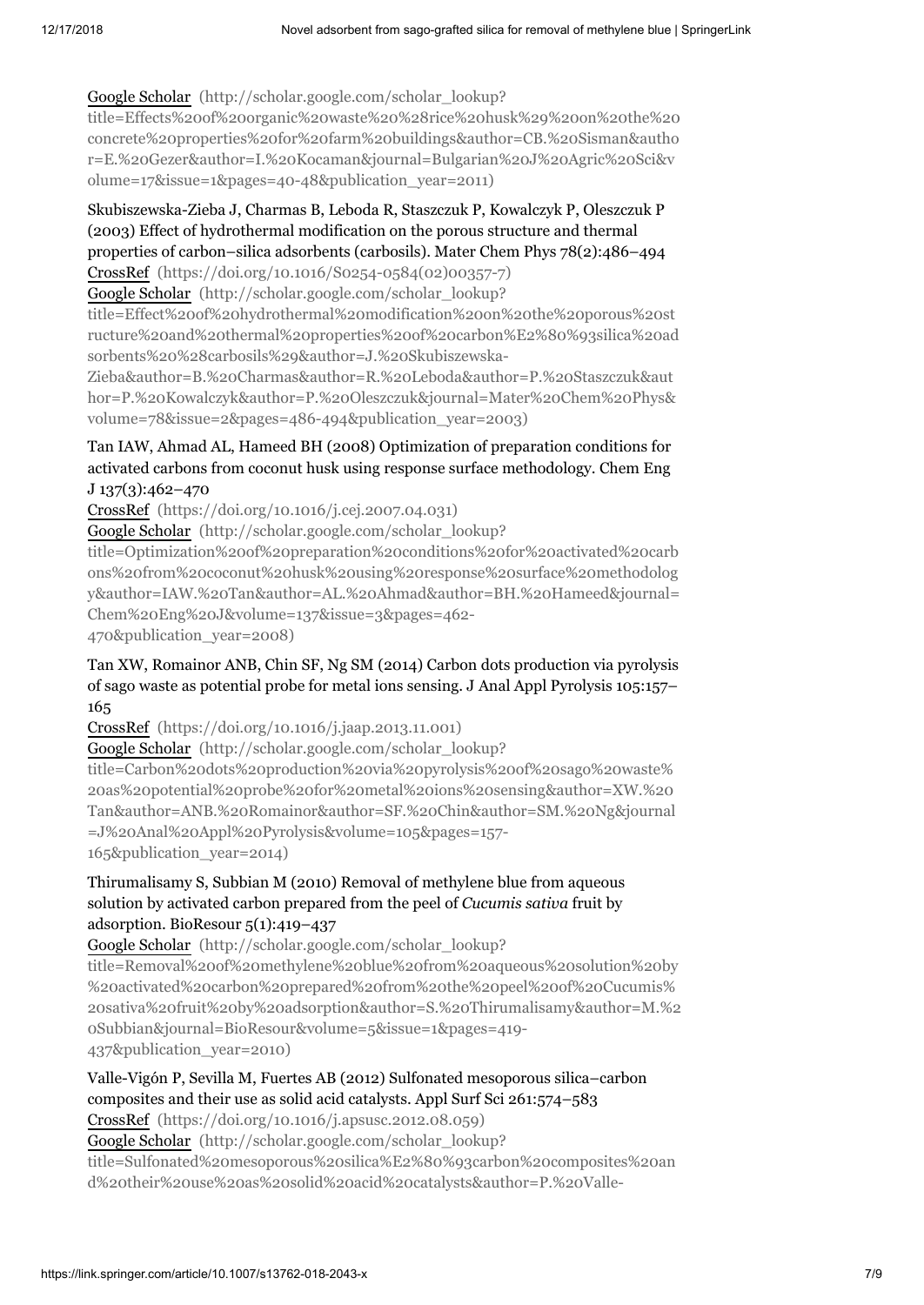[Vig%C3%B3n&author=M.%20Sevilla&author=AB.%20Fuertes&journal=Appl%20Surf](http://scholar.google.com/scholar_lookup?title=Sulfonated%20mesoporous%20silica%E2%80%93carbon%20composites%20and%20their%20use%20as%20solid%20acid%20catalysts&author=P.%20Valle-Vig%C3%B3n&author=M.%20Sevilla&author=AB.%20Fuertes&journal=Appl%20Surf%20Sci&volume=261&pages=574-583&publication_year=2012) %20Sci&volume=261&pages=574-583&publication\_year=2012)

#### Vieira MGA, de Almeida Neto AF, Da Silva MGC, Carneiro CN, Melo Filho AA (2014) Adsorption of lead and copper ions from aqueous effluents on rice husk ash in a dynamic system. Braz J Chem Eng 31(2):519–529

CrossRef [\(https://doi.org/10.1590/0104-6632.20140312s00002103\)](https://doi.org/10.1590/0104-6632.20140312s00002103)

Google Scholar (http://scholar.google.com/scholar\_lookup?

title=Adsorption%20of%20lead%20and%20copper%20ions%20from%20aqueous%2 0effluents%20on%20rice%20husk%20ash%20in%20a%20dynamic%20system&auth [or=MGA.%20Vieira&author=AF.%20Almeida%20Neto&author=MGC.%20Silva&auth](http://scholar.google.com/scholar_lookup?title=Adsorption%20of%20lead%20and%20copper%20ions%20from%20aqueous%20effluents%20on%20rice%20husk%20ash%20in%20a%20dynamic%20system&author=MGA.%20Vieira&author=AF.%20Almeida%20Neto&author=MGC.%20Silva&author=CN.%20Carneiro&author=AA.%20Melo%20Filho&journal=Braz%20J%20Chem%20Eng&volume=31&issue=2&pages=519-529&publication_year=2014) or=CN.%20Carneiro&author=AA.%20Melo%20Filho&journal=Braz%20J%20Chem% 20Eng&volume=31&issue=2&pages=519-529&publication\_year=2014)

### Wahi R, Senghie H (2010) The use of microwave derived activated carbon for removal of heavy metal in aqueous solution. J Sci Technol 3(1):97–108

Google Scholar (http://scholar.google.com/scholar\_lookup?

[title=The%20use%20of%20microwave%20derived%20activated%20carbon%20for%2](http://scholar.google.com/scholar_lookup?title=The%20use%20of%20microwave%20derived%20activated%20carbon%20for%20removal%20of%20heavy%20metal%20in%20aqueous%20solution&author=R.%20Wahi&author=H.%20Senghie&journal=J%20Sci%20Technol&volume=3&issue=1&pages=97-108&publication_year=2010) 0removal%20of%20heavy%20metal%20in%20aqueous%20solution&author=R.%20 Wahi&author=H.%20Senghie&journal=J%20Sci%20Technol&volume=3&issue=1&pa ges=97-108&publication\_year=2010)

### Wahi R, Ngaini Z, Jok VU (2009) Removal of mercury, lead and copper from aqueous solution by activated carbon of palm oil empty fruit bunch. World Appl Sci J 5(84):84–91

Google Scholar (http://scholar.google.com/scholar\_lookup?

title=Removal%20of%20mercury%2C%20lead%20and%20copper%20from%20aqueo us%20solution%20by%20activated%20carbon%20of%20palm%20oil%20empty%20f [ruit%20bunch&author=R.%20Wahi&author=Z.%20Ngaini&author=VU.%20Jok&jour](http://scholar.google.com/scholar_lookup?title=Removal%20of%20mercury%2C%20lead%20and%20copper%20from%20aqueous%20solution%20by%20activated%20carbon%20of%20palm%20oil%20empty%20fruit%20bunch&author=R.%20Wahi&author=Z.%20Ngaini&author=VU.%20Jok&journal=World%20Appl%20Sci%20J&volume=5&issue=84&pages=84-91&publication_year=2009) nal=World%20Appl%20Sci%20J&volume=5&issue=84&pages=84- 91&publication\_year=2009)

#### Yan T, Wang L (2013) Adsorptive removal of methylene blue from aqueous solution by spent mushroom substrate: equilibrium, kinetics, and thermodynamics. BioResour 8(3):4722–4734

CrossRef [\(https://doi.org/10.15376/biores.8.3.4722-4734\)](https://doi.org/10.15376/biores.8.3.4722-4734)

Google Scholar (http://scholar.google.com/scholar\_lookup?

title=Adsorptive%20removal%20of%20methylene%20blue%20from%20aqueous%20 [solution%20by%20spent%20mushroom%20substrate%3A%20equilibrium%2C%20ki](http://scholar.google.com/scholar_lookup?title=Adsorptive%20removal%20of%20methylene%20blue%20from%20aqueous%20solution%20by%20spent%20mushroom%20substrate%3A%20equilibrium%2C%20kinetics%2C%20and%20thermodynamics&author=T.%20Yan&author=L.%20Wang&journal=BioResour&volume=8&issue=3&pages=4722-4734&publication_year=2013) netics%2C%20and%20thermodynamics&author=T.%20Yan&author=L.%20Wang&jo urnal=BioResour&volume=8&issue=3&pages=4722-4734&publication\_year=2013)

#### Zohre S, Ataallah SG, Mehdi A (2010) Experimental study of methylene blue adsorption from aqueous solutions onto carbon nano tubes. Int J Water Resour Environ Eng 2(2):16–28

Google Scholar (http://scholar.google.com/scholar\_lookup? title=Experimental%20study%20of%20methylene%20blue%20adsorption%20from% [20aqueous%20solutions%20onto%20carbon%20nano%20tubes&author=S.%20Zohre](http://scholar.google.com/scholar_lookup?title=Experimental%20study%20of%20methylene%20blue%20adsorption%20from%20aqueous%20solutions%20onto%20carbon%20nano%20tubes&author=S.%20Zohre&author=SG.%20Ataallah&author=A.%20Mehdi&journal=Int%20J%20Water%20Resour%20Environ%20Eng&volume=2&issue=2&pages=16-28&publication_year=2010) &author=SG.%20Ataallah&author=A.%20Mehdi&journal=Int%20J%20Water%20Re sour%20Environ%20Eng&volume=2&issue=2&pages=16-

28&publication\_year=2010)

# **Copyright information**

© Islamic Azad University (IAU) 2018